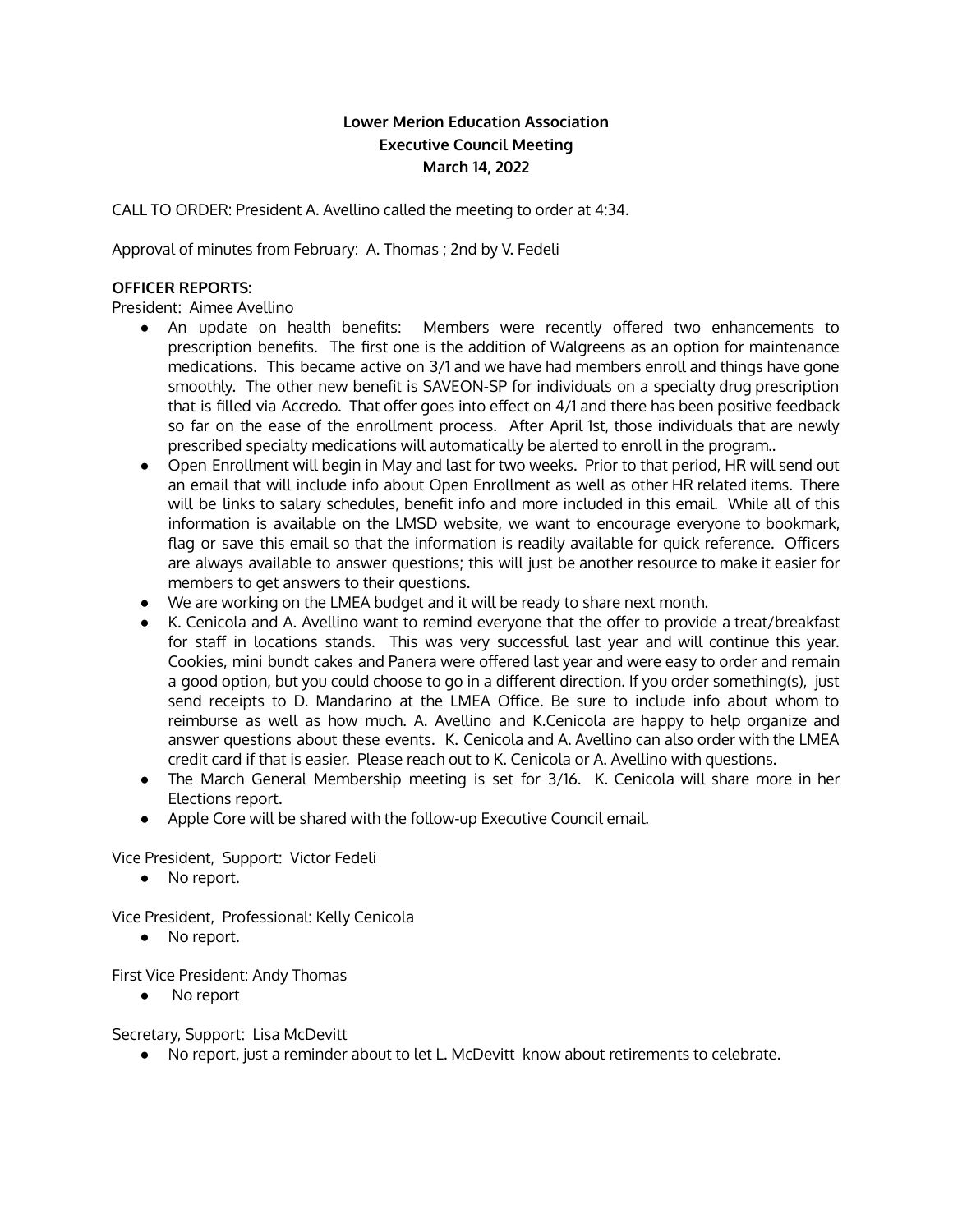Secretary, Professional: Karen Salladino

● No report.

Treasurer: Darlene Mandarino

● Approval of Treasurer's report requested by A. Avellino; V. Fedeli; 2nd A. Thomas

## **COMMITTEE REPORTS:**

Outreach: K. Salladino shared on behalf of Andria Johnson

● Please contact Andria Johnson to promote or sponsor any events! Details about participating in Alex's Lemonade Stand are still to be determined.

Constitution:

● No report.

Elections: Kelly Cenicola

- There are two items on the agenda for the March General Membership meeting set for Wednesday, 3/16 at 4:15. One is to elect K. Hughes as a middle school representative on CNC and the second is to hold elections for the NEA RA. Don't blink, this will not be a long meeting! Members can join via zoom or go to the LMEA office.
- Information about the May Elections will be in the Apple Core again this month. There are many opportunities for members to be involved!

CNC: Larry Giaquinto & Tom Ricker

- K. Salladino shared on behalf of T. Ricker: At the last meeting, CNC reviewed and discussed the following items:
	- The professional salary matrix for career earnings and compared to peer districts
	- Incentives for hiring of some support positions in other districts
	- Healthcare trends in other districts
- The next CNC meeting is scheduled for Thursday, March 24th.

Financial Advisory Committee: Aimee Avellino

● No report.

Health and Safety: Aimee Avellino, Larry Giaquinto

● No report but just a reminder to reach out to Head Custodians for initial reports or concerns.

Legislation:

● No report.

Minority Affairs Committee: K. Salladino shared on behalf of A. Troop:

- PSEA held its 2022 Spring Leadership Conference on March 11-12 in Lancaster, Pa. LMEA sent 4 members. The combined event included the Minorities Leadership Training (MLT), Women's Leadership Training (WLT), Urban Conference (UC), and Education Justice Conference (EJC). The Conference was informative and the LMEA members that attended had a great time while working to enhance the agenda of PSEA. Below are some of the classes that were offered from the MLT track:
	- From Issue to Message: Developing Effective Voice to Resolve Issues: Working in small groups, participants will practice the skills needed to advocate for members. Through the use of scenarios, we will explore how to surface and identify an issue, frame the issue, draft a plan of, and develop an appropriate message.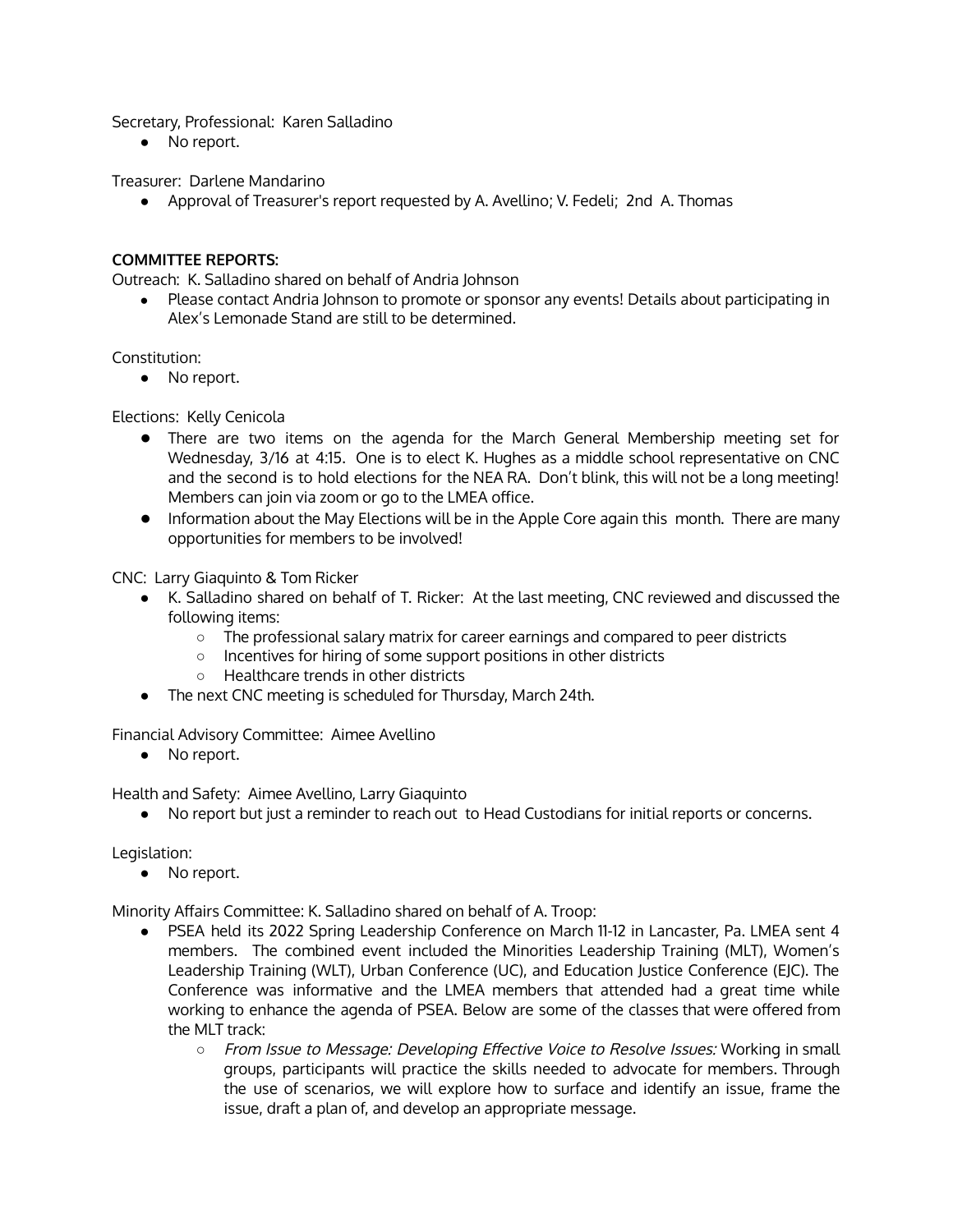- How to Run a Campaign: An in-depth look at what it takes to run a campaign for local, PSEA, or NEA leadership. This session will cover the following topics: campaign regulations, finance and fundraising, committee, materials, and support. It will also cover the actual campaign work like messaging, etc. There will be a special emphasis on the use of social media to reach members within campaign regulations.
- o Rapport or Report: What is the line between building relationships with students and building \*\*Relationships\*\* with students? This session juxtaposes the laws concerning professional expectations for educators' interactions with students with the often-touted expectation that educators "know" their students and are important figures in their lives.

PACE: Andy Thomas

● No report.

PR&R: Victor Fedeli, Andy Thomas

● Due to a medical emergency, there was a revision to the arbitration scheduled for 3/10. The arbitration is now scheduled for 3/29.

Social: Lisa McDevitt, Aimee Avellino

● No report, just a reminder to share with L. McDevitt the names of those retiring this year.

Special Services: Aimee Avellino

• No report.

Sunshine: Debbie Williams

• No report.

Membership: David Grumbine

● K. Salladino will share membership information from D. Grumbine in the Executive Council follow-up email

## **REPORTS OF THE AD HOC COMMITTEES:**

CARE: Jackie Gaines

● No report.

Education Foundation: K. Salladino shared on behalf of A. Johnson

● There are no Ed Foundation updates at this time but A. Johnson will be attending a meeting scheduled for this Thursday, 3/17.

### **BUILDING AND DEPARTMENT REPORTS:**

Administration: No report.

Belmont Hills ES: No report other than to share the "grumblings" about the school's provision of trash bins for "spring cleaning" in preparation for the many moves that will be happening at the end of the year. Some felt that this was premature and wondered if there will be time given before the last day to pack and clean. A. Avellino shared that the district wanted to give people the option to begin now so as not to feel overwhelmed. Officers will try to get additional information about the district's plans to facilitate the moves.

Cynwyd ES: No report